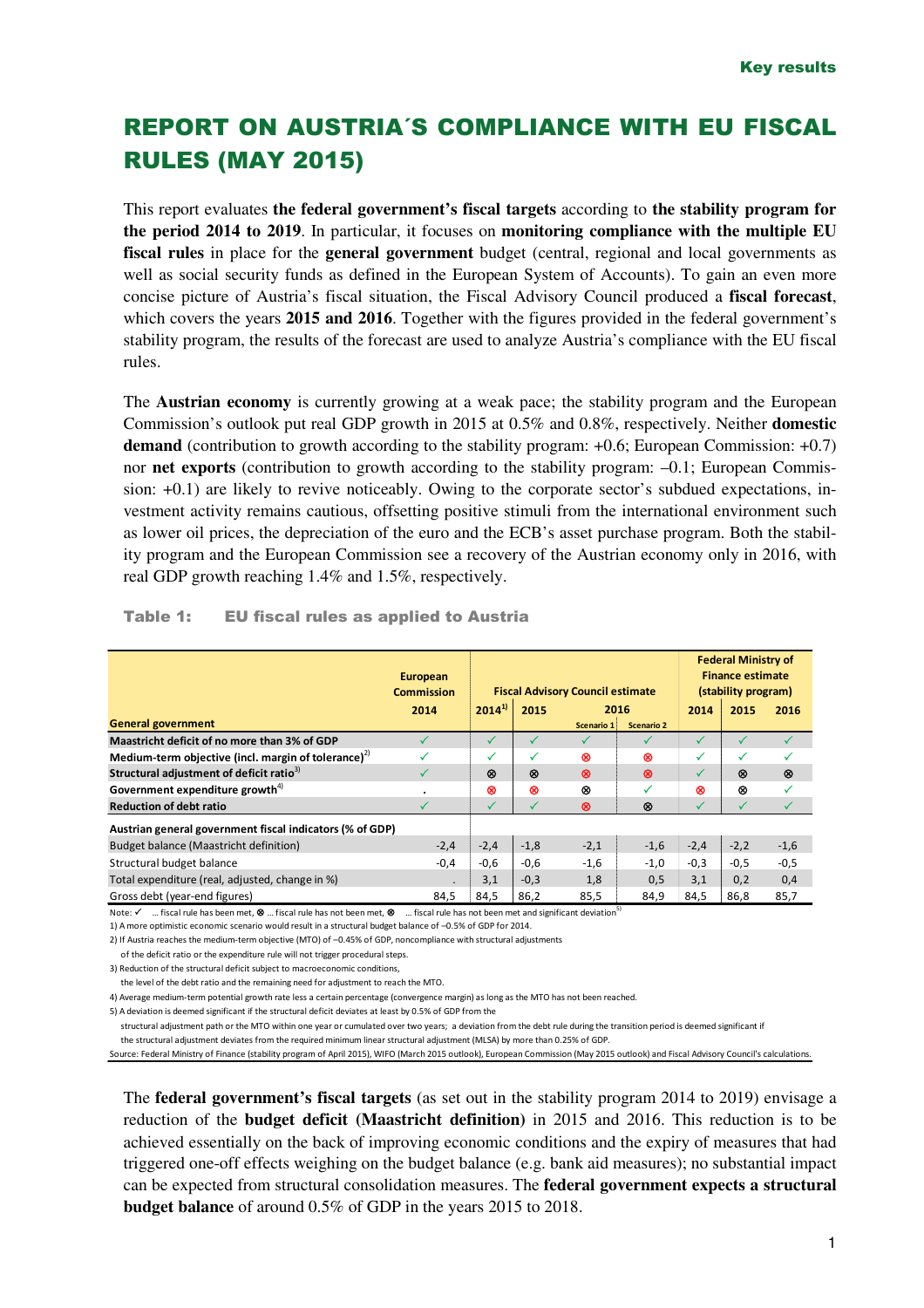#### Key results

The **Fiscal Advisory Council** considers that the federal government's fiscal consolidation plans as outlined in the stability program in combination with the envisaged stimulus measures will not suffice to ensure compliance with the EU fiscal rules in the coming years, even though Austria achieved a **low structural deficit ratio in 2014** (0.4% of GDP according to the European Commission; 0.3% of GDP according to the stability program; 0.6% of GDP according to the Fiscal Advisory Council's calculations; see table 1). There is some uncertainty with regard to the effects of the resolution of Hypo Alpe Adria Bank AG on the budget balance.

The **spring forecast of the Fiscal Advisory Council** expects the **structural budget deficit** to amount to 0.6% of GDP **in 2015**, thus remaining at 2014 levels but also **within the margin of tolerance** of +0.25% of GDP from the **medium-term budgetary objective**(MTO) of 0.45% of GDP. Noncompliance with the expenditure rule in 2015 will not trigger procedural steps under the Stability and Growth Pact because Austria's structural budget deficit is within the allowed range.

The fiscal forecast of the Fiscal Advisory Council presents a **more pessimistic** picture for **2016**. The **2015/2016 tax reform** could **jeopardize** the fiscal course the federal government had envisaged. The Fiscal Advisory Council has carried out its calculations using two different sets of assumptions on how the tax relief measures scheduled for 2015/2016 will be funded: Under **scenario 1**, which is based on the European Commission's assumptions made in its spring outlook 2015 (resources from fighting tax fraud are expected to generate half the amount of additional revenues envisaged by the federal government and expenditure cuts are also expected to have a smaller impact), the Maastricht budget deficit will climb from 1.8% of GDP in 2015 to 2.1% of GDP in 2016, and the structural budget deficit will widen from 0.6% of GDP (2015) to 1.6% of GDP (2016). **Scenario 2**, which is based on the legislative proposals of May 2015 underlying the tax reform, assumes that the envisaged additional revenues and expenditure cuts materialize in full and have the planned budgetary impact. Under this scenario, the Maastricht budget deficit will decline to 1.6% of GDP, while the structural budget deficit will still increase notably (+0.4 percentage points to 1.0% of GDP).

Under both scenarios, it seems likely that **in spring 2017** the **early warning mechanism under the preventive arm of the Stability and Growth Pact will trigger a significant deviation procedure**. Likewise, it cannot be completely ruled out that an **excessive deficit procedure** will be launched due to noncompliance with the debt rule, unless additional measures are taken to fund the tax relief measures, if the impact of the measures scheduled does not materialize as planned.

The Fiscal Advisory Council's estimates suggest that a **significant deviation** (according to EU definition) from the **structural budget rule** in **2016** must be expected **under both scenarios**. Also, the **debt rule** will not be met in either scenario. A significant deviation from the debt rule must be expected only under scenario 1, however. Based on Fiscal Advisory Council's current assumptions, the expenditure rule will not be complied with in 2016 under scenario 1, but will be met under scenario 2. A minor increase in expenditure in 2016 would already cause a significant deviation from this rule under scenario 1.

The Fiscal Advisory Council and the federal government's stability program use **recent data on economic activity** provided by the WIFO outlook of March 2015. In addition, the Fiscal Advisory Council conducted its **evaluation of the application of the EU fiscal rules to Austria** on the basis of its own fiscal forecast and used its own output gap estimate, which follows the same methodological approach as the European Commission's estimate and which is lower than WIFO's figure, which was used in the stability program.

In view of the weak – medium-term – economic outlook and the increasing costs associated with an aging society, enhancing efficiency in the pension and health care systems and cutting related expendi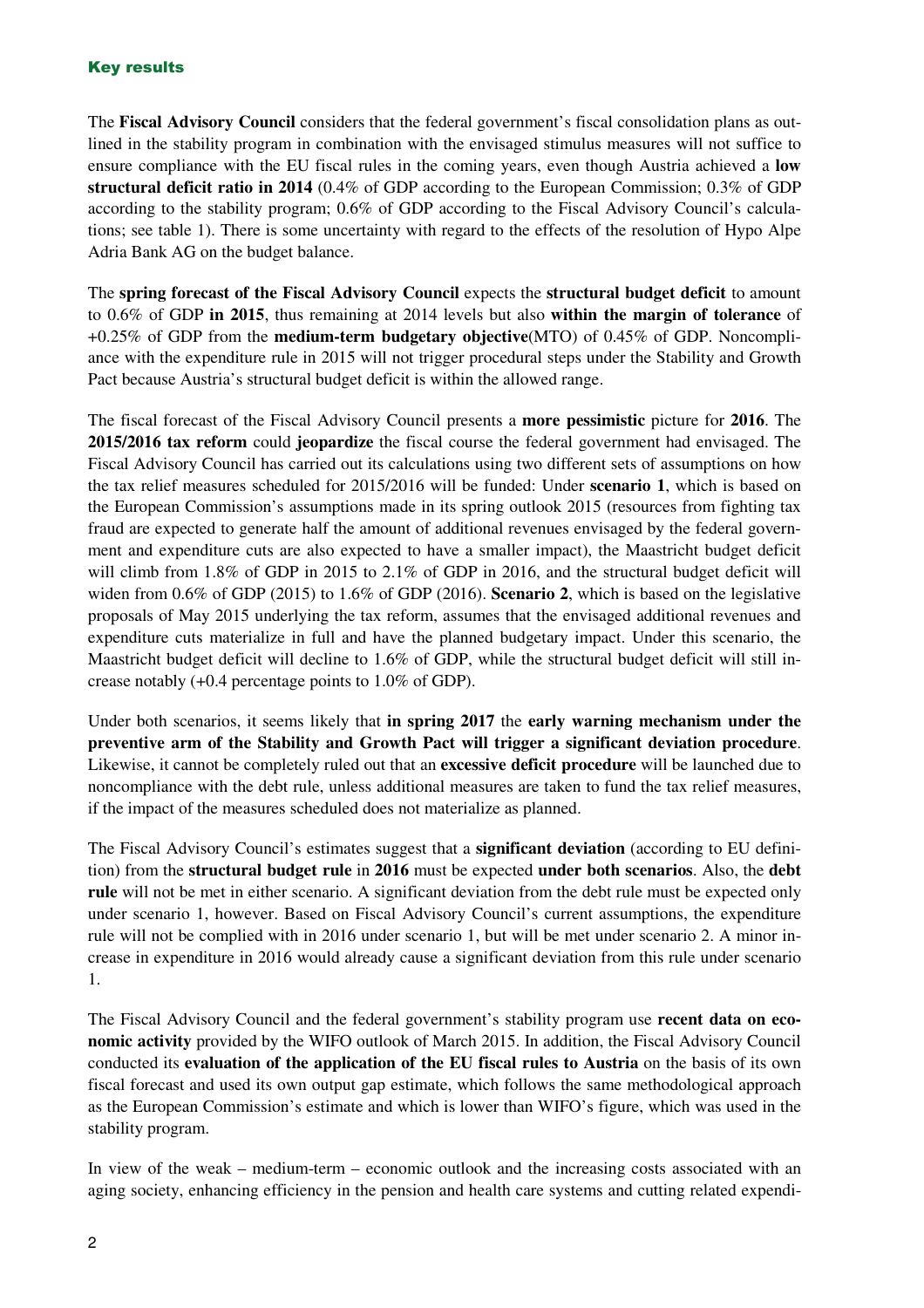ture should be a key priority. Also, the federal government must remain committed to its plans of reforming the tasks and responsibilities of central, regional and local authorities (disentangling joint tasks, mixed funding and transfers of funds). The Fiscal Advisory Council's forecast identifies a **disproportionately high rise of spending** compared with aggregate spending, above all when it comes to unemployment benefits, pensions and health care benefits-in-kind.

# Fiscal rule compliance in detail

## Deficit clearly below Maastricht benchmark (3% of GDP) – reduction of the deficit may be delayed by 2016 tax reform

The **spring forecast of the Fiscal Advisory Council** expects Austria's general government deficit ratio to decline to 1.8% of GDP in 2015, from 2.4% of GDP in 2014. Essentially, this decline reflects lower spending needs following the establishment of HETA, a winddown facility for Hypo Alpe Adria AG, in 2014. Like the current stability program, the Fiscal Advisory Council's forecast anticipates lower spending needs in support of ailing banks (table 11). However, the actual size of the budgetary effects that may result from the measures taken to wind down Hypo Alpe Adria Bank AG is subject to uncertainty. If the compensatory measures adopted to fund the 2015/2016 tax relief measures fail to become fully effective in 2016 **(scenario 1)**, the general government deficit is likely to bounce back to 2.1% of GDP in **2016**. Under **scenario 2** (compensatory measures take full effect) the deficit ratio is expected to continue to drop, to 1.6% of GDP. In **both scenarios,** the budget deficits are markedly below the upper threshold of 3% of GDP; thus Austria stands to **clearly meet the Maastricht budget rule over the entire forecasting horizon**.

The **fiscal targets** outlined by the **federal government** (stability program for the period 2014–2019) are also in line with the Maastricht budget rule. However, **compared with** the spring forecast of the Fiscal Advisory Council, the **stability program** foresees a smaller decline in the general government deficit for 2015 (2014: 2.4% of GDP; 2015: 2.2% of GDP). At the same time, the stability program forecasts Austria's deficit to improve by 0.6 percentage points in 2016, to 1.6% of GDP, despite the tax reform. The improvements of the deficit (Maastricht definition) anticipated for 2015 and 2016 are driven above all by a decline in capital transfers (one-off measures in support of banks) as well as an amelioration of the economic environment.

# Noncompliance with the structural budget rule over the forecasting horizon – significant deviations as defined by the EU in 2016

The results for potential output as **calculated by the Fiscal Advisory Council** in line with European Commission methods (based on the latest macroeconomic forecast of WIFO) match the European Commission's definition of "normal" economic times for both 2015 and 2016 (table 13). Against this backdrop, the budget forecast of the Fiscal Advisory Council expects Austria's **structural budget deficit** to amount to 0.6% of GDP **in 2015**, thus remaining at 2014 levels but also **within the margin of tolerance** of 0.25% of GDP from the **medium-term budgetary objective** (MTO) of –0.45% of GDP. In contrast, the forecast for **2016** is that of **a sizeable increase of the structural budget deficit**, namely to 1.6% of GDP (scenario 1) or 1.0% of GDP (scenario 2). The higher structural deficit under scenario 1 reflects above all the assumption that 2016 will bring a net tax relief and that compensatory measures on the expenditure side (administrative reform, cuts in subsidies) will not fully materialize. Moreover, the forecast reflects the impact of cyclical aspects, which is more pronounced under scenario 2 in particular.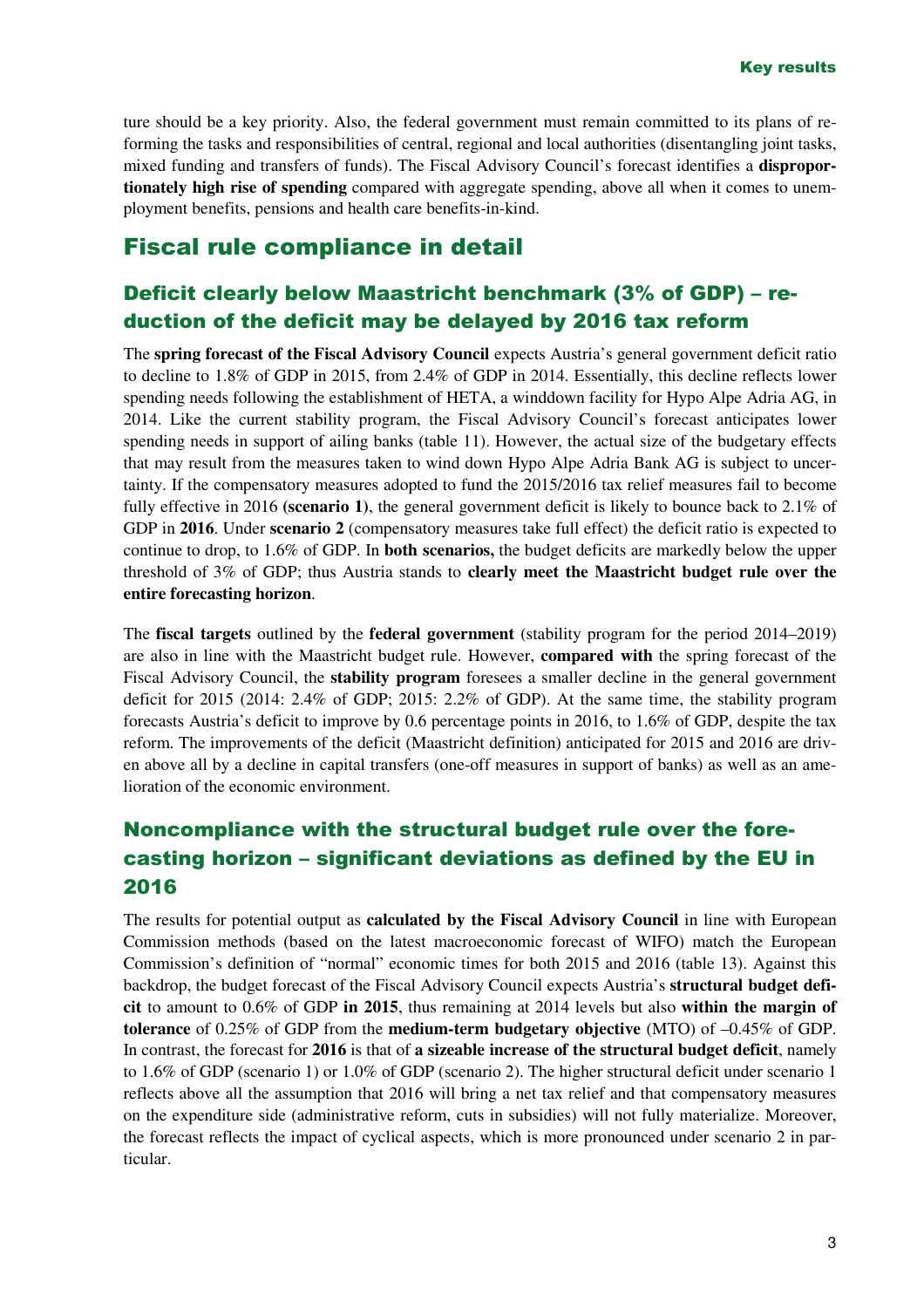#### Key results

Unlike the budget plan of the federal government, the **spring forecast of the Fiscal Advisory Council**  identifies **noncompliance with the structural adjustment requirements** of the preventive arm of the Stability and Growth Pact in both 2015 and 2016, amounting to a **significant** deviation (as defined by the EU) under both scenarios **in 2016.** A significant deviation in 2016 triggers an ex post in-depth review by the European Commission in spring 2017. If the European Commission also finds evidence of a significant deviation from the spending rule in its ex post assessment, it will, as a next step, launch a **significant deviation procedure**.

In contrast, the **federal government** expects to have **met the MTO in 2014** and to arrive at a slight, virtually steady deviation from the MTO of **–**0.45% of GDP in 2015 and 2016. This assessment is based on two assumptions: first that the compensatory measures adopted to fund the 2015/2016 tax relief measures will broadly materialize; and second that there is a high degree of slack in the economy, since the negative output gap as measured by WIFO significantly exceeds the corresponding estimates of the Fiscal Advisory Council and the European Commission.

The **Fiscal Advisory Council's spring forecast expects social expenditure to remain the key driver of public spending growth, as adjusted** for one-off measures, in **2015 and 2016**. The Fiscal Advisory Council's forecast identifies a **disproportionately high rise of spending** compared with adjusted aggregate spending, above all when it comes to unemployment benefits, pensions and health care benefitsin-kind, on account of the weaker economy and proactive measures among other things. Despite the reforms that have been implemented in the area of health care and pensions, related spending continues to rise at a faster pace than nominal GDP.

## Additional spending significantly exceeds upper threshold in 2015

The spring forecast of the Fiscal Advisory Council foresees average annual **real growth** of (adjusted) **public spending** by 1.0% (scenario 1) or 0.4% (scenario 2) in the period from 2014 to 2016. However, these relatively low averages (geometric mean) are subject to a downward bias, as the measures adopted to **restructure Hypo Alpe Adria AG** resulted in a one-off increase of baseline spending (2014) by EUR 3.8 billion. Adjusted for this special effect, real public spending (adjusted) increases by 2.2% (scenario 1) or  $1.6\%$  (scenario 2) on average per year.<sup>1</sup>

In the case of Austria, the following **upper thresholds** apply for **additional real aggregate spending**: +0.8% in 2015 and +0.9% in 2016. Since the establishment of a winddown vehicle for Hypo Alpe Adria AG (HETA) eliminated the need to provide extra capital for the bank in **2015**, real spending drops by 0.3% in 2015 compared with 2014, enabling Austria to clearly **undershoot the threshold of 0.8%**  (**one-year assessment**). At the same time, a real rise in combined average spending in 2014 and 2015 (**two-year assessment**) of 1.4% leads to a **significant deviation from the benchmark** in 2015.

In **2016,** the drop in net revenues resulting from the tax reform will cause an annual increase in (adjusted) aggregate spending by 1.8% **(scenario 1)**, well beyond the acceptable increase in spending of 0.9%. Also, an increase by 1.8% is only slightly below what would qualify as a significant deviation. **Scenario 2** yields a 0.5% increase in spending, well below the acceptable growth rate, given larger spending cuts to fund the tax reform and a lower drop in revenues.

Regarding 2015, noncompliance with the spending rule does not trigger any procedures under the Stability and Growth Pact, as the MTO is within the margin of tolerance. Regarding 2016, the results of **scenario 1**, given the narrow result for the spending rule, imply the risk that the **alert mechanism (significant deviation procedure)** might be triggered immediately – without any preceding procedures – **in** 

<sup>1</sup> The average annual growth rates of adjusted real aggregate spending are characterized by special effects, as the application of the spending rule does not provide for adjustment for one-off measures.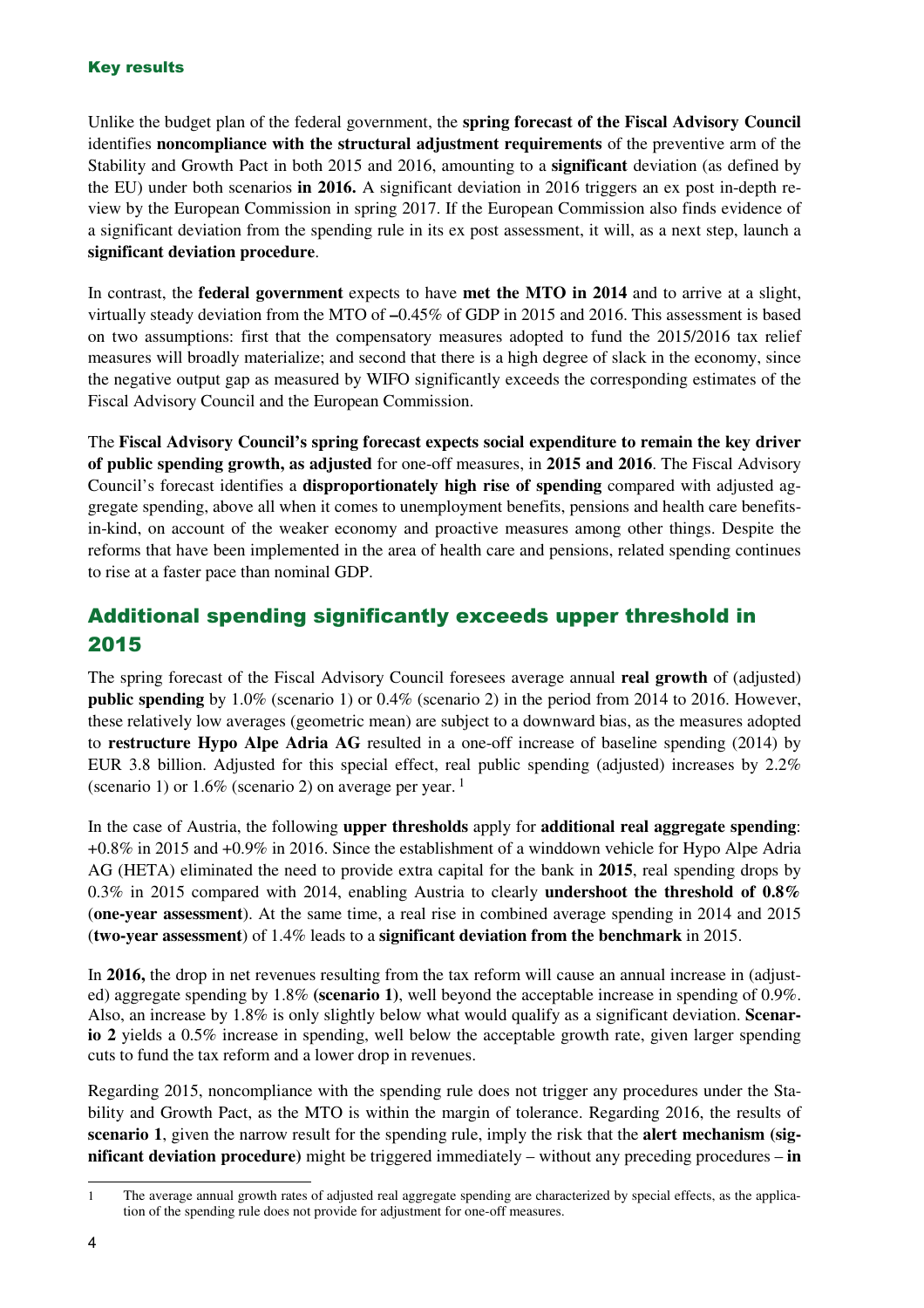**spring 2017**. The results of **scenario 2**, in particular noncompliance with the structural budget rule, imply that the European Commission is likely to perform an **in-depth review**. The alert mechanism is triggered when the Council of the European Union finds evidence of noncompliance with the Stability and Growth Pact.

In **comparison**, the **federal government** expects significant deviations, based on the spending rule, to be limited to the year 2014.

### Noncompliance with debt rule because of insufficient minimum structural adjustment in 2016

Meeting the forward-looking debt benchmark under the **debt rule** in the **transition period** (2014 to 2016) requires a **minimum adjustment of the structural budget balance** of –0.1% of GDP in the first year and of –0.3% of GDP per year over the remaining period. In other words, Austria could suffer a slight deterioration of the structural budget balance during this period without violating the debt rule.

Regarding 2015, the **spring forecast of the Fiscal Advisory Council** expects the **structural budget deficit** to remain at the level of 2014, thus meeting the required minimum adjustment. Regarding **2016,** the marked increase of the structural deficit ratio by 1.0 percentage point (scenario 1) or 0.4 percentage points (scenario 2) means that Austria will **fail to meet the required minimum adjustment** under both scenarios. **Scenario 1** even implies **a significant deviation**, as defined by the EU, from the debt rule **in 2016**. If the European Commission were to confirm a significant deviation from the benchmark in its ex post assessment in spring 2017, this would by definition trigger an **excessive deficit procedure** and a report from the Commission under Article 126(3) TFEU.

In **contrast,** the debt path outlined by the current **stability program** is in line with the debt rule over the entire transition period, up to the end of 2016.

### Evaluation of budget developments difficult as explanations and quantifications are missing

While broadly meeting the EU's information requirements for the **general government**, the **current stability program of the federal government** does not provide any details on the underlying assumptions regarding the effects of the **discretionary measures** (in particular with regard to the 2015/2016 tax reform), **very little explanation** on the scope covered by the **tables,** and **no clear indication of the respective data sources**. These limitations allowed only for a **rudimentary plausibility check** of the finance ministry's budget estimates for the general government.

**Currently available** regional and local government **data** are not sufficient for an evaluation of compliance with the fiscal rules at the **subsectoral or regional level in line with the 2012 Austrian Stability Pact** (national fiscal rules). Such an evaluation would, at least, require quantitative information on measures on the revenue and expenditure sides as well as ESA-compliant data on expenditure developments in the individual provinces (regional and local breakdown).

### The mandate of the Fiscal Advisory Council (since November 2013)

The **Fiscal Advisory Council for Austria** is entrusted with **monitoring Austria's compliance with EU fiscal rules**. It is the successor to the Government Debt Committee and was established in early November 2013 (Fiscal Advisory Act, Federal Law Gazette No. 149/2013). The creation of the Fiscal Advisory Council is in line with an obligation in force since November 2013 that requires all euro area countries to establish independent **bodies at the national level to strengthen the monitoring of compliance with fiscal rules**. This measure serves to ensure that individual Member States adhere to and